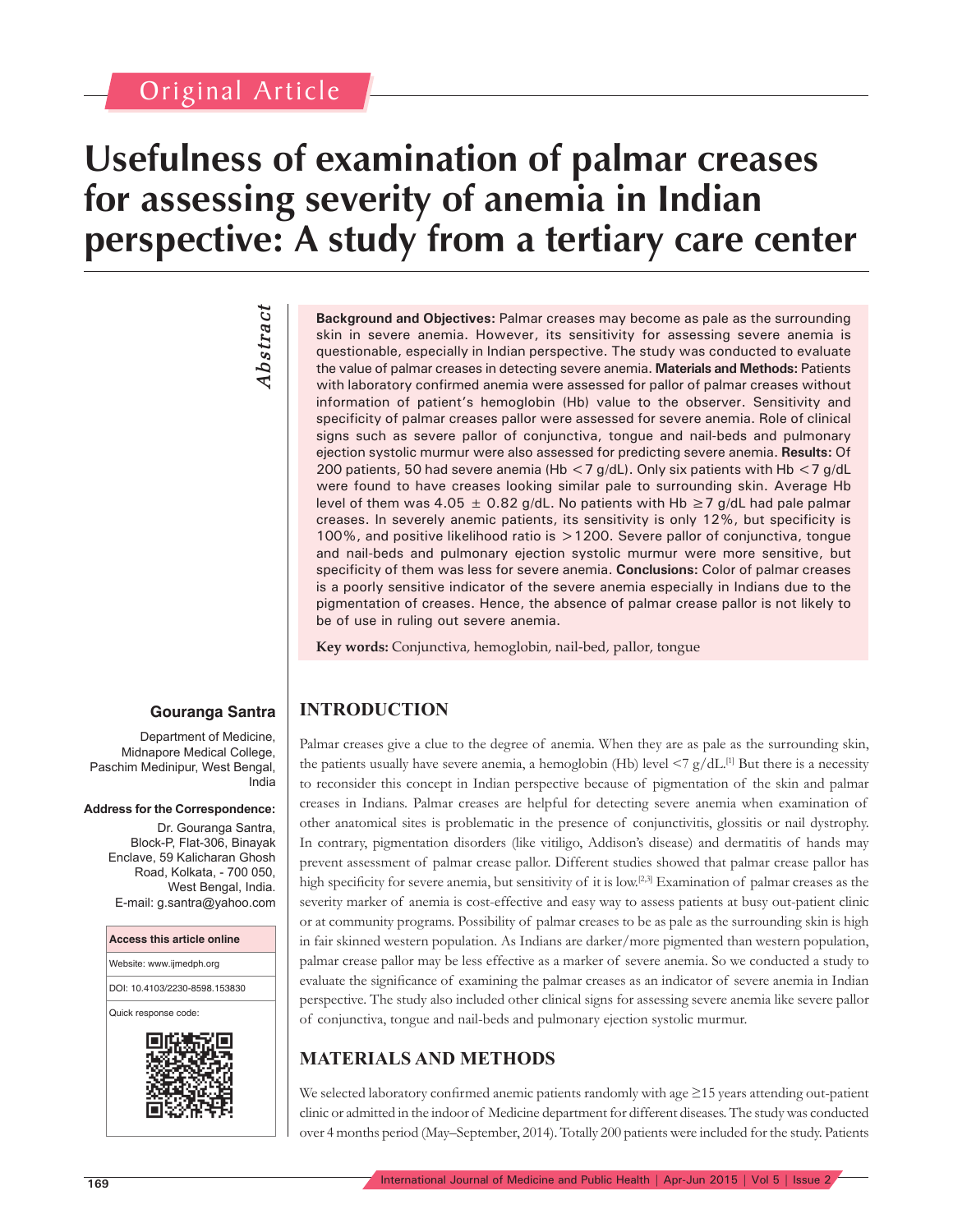with Hb level  $\langle 12 \text{ g/d}$ L for female and  $\langle 13 \text{ g/d}$ L in male were selected for study.<sup>[4]</sup> Hb level <7 g/dL was considered severe anemia for all patients for this study (considering the prevailing concept of Hb level  $\langle 7 \text{ g}/\text{d}L$  associated with palmar crease pallor) instead of WHO recommended value <8 g/dL for adult males and females and  $\langle 7 \text{ g/d}$ L for pregnant women.<sup>[4]</sup> Color of palmar creases of all 200 patients was assessed by a physician who had no knowledge of Hb level of the patients. Pallor of palmar creases was seen with hyperextending fingers and stretching skin on either side of the creases. Patients with Hb% <7g/dL and patients with Hb  $\geq$ 7 g/dL, but  $\langle 12 \text{ g}/d\text{L}$  in female or  $\langle 13 \text{ g}/d\text{L}$  in male were compared for presence of palmar crease pallor. Other clinical signs like severe pallor of conjunctiva, tongue and nail-beds and pulmonary ejection systolic murmur were also assessed to correlate their predictability to diagnose severe anemia. Pallor on conjunctiva, tongue, and nail-beds, and pulmonary ejection systolic murmur were assessed by four other physicians separately. Patients with pigmentation disorders such as vitiligo, albinism, contact dermatitis of hands, scarring of palms, Addison's disease, thyrotoxicosis, and myxedema were excluded from the study. Chronic liver disease (CLD) patients were excluded for possibility of palmar erythema. Patients with conjunctivitis, glossitis, onycholysis, use of nail polish, valvular and congenital heart diseases were excluded from the study for better assessment of respective anatomic areas for signs of anemia. Patients with fever, bradycardia (large stroke volume), and pregnancy were excluded to rule out the chance of other causes of flow murmur rather than severe anemia. The study was conducted in accordance with the ethical standards of the responsible committee on human experimentation (institutional and national) and with the Helsinki Declaration of 1975, as revised in 2008. Ethical Committee permission was taken. Informed consent was taken from all patients for being included in the study.

### **Statistical analysis**

Simple statistical methods are used for data analysis including the mean value, percentages, standard deviation (SD). GraphPad QuickCalcs online statistical calculator was used for data analysis (www.graphpad.com/quickcalcs/). Sensitivity, specificity and likelihood ratio were used for assessing accuracy and usefulness of clinical signs for detecting severe anemia.[5]

### **RESULTS**

Initially, total number of patients selected was 208. However, eight patients were excluded from the study. One patient had contact dermatitis of hands. One had vitiligo involving the palms. One case had CLD with palmar erythema, and another case had Addison's disease with hyper-pigmentation of palmar creases. One patient had conjunctivitis, two had glossitis and one had rheumatic heart disease. All these co-morbidities prevent assessment of clinical signs of pallor of respective anatomic sites. Hence, finally 200 patients were assessed. Demographic profile of the patients including sex, socioeconomic status, education, skin complexion, professions was tabulated in Table 1. Frequencies of different diseases with severe anemia or mild-moderate anemia and number of patients

| Table 1: Demographic profile of the patients |                        |  |  |  |  |
|----------------------------------------------|------------------------|--|--|--|--|
| <b>Parameters</b>                            | <b>Values</b>          |  |  |  |  |
| Age                                          | 36.08±12.84 (SD) years |  |  |  |  |
| Male: female                                 | 121:79                 |  |  |  |  |
| Hindu: muslim                                | 134:66                 |  |  |  |  |
| Socioeconomic status-lower: higher           | 172:28                 |  |  |  |  |
| Years of education                           | 7.93±5.11 (SD) years   |  |  |  |  |
| Complexion-black: fair                       | 153:47                 |  |  |  |  |
| Rural: urban                                 | 177:23                 |  |  |  |  |
| Profession-manual laborer: others            | 45:155                 |  |  |  |  |
|                                              |                        |  |  |  |  |

SD = Standard deviation

with pale palmar creases were tabulated in Table 2. Male:Female ratio was 121:79. Fifty patients had Hb level <7 g/dL. One hundred and fifty patients had Hb level  $\geq$ 7 g/dL. Palmar crease pallor was seen only in six patients with Hb  $\leq$  g/dL. No patients with Hb ≥7 g/dL had palmar creases looking similar pale color to surrounding skin. Patients with palmar crease pallor had average Hb level 4.05  $\pm$  0.82 (SD) g/dL. Palmar crease pallor was found in very fair patients. None of them was black or laborer. Among the six patients four were from urban areas and two were from higher socioeconomic status. Among the six patients, three were female including one iron deficiency, one aplastic anemia and one chronic kidney disease patient.

Other clinical signs for predicting severe anemia like severe pallor of conjunctiva, tongue and nail-beds and presence of pulmonary ejection systolic murmur had variable sensitivity, specificity and likelihood ratio [Table 3]. Out of six cases of palmar crease pallor all six had severe pallor of conjunctiva, but only five cases had severe pallor on tongue and nail-bed.

## **DISCUSSION**

Anemia is a common disorder and diagnosis of it can easily be done by Sahli's hemoglobinometer, or by electronic cell counters. However health-care workers use clinical assessment of pallor as a screening test for anemia especially in crowded out-patient clinics of public hospitals in resource poor countries where facility of immediate Hb testing is not available due to poor infrastructure or patient overload. Clinical assessment of severe anemia is important for urgent decision making for blood transfusion before laboratory values of Hb level become available. Most peripheral health centers in developing countries have no facility to determine Hb level even in high-risk groups like pregnant women; the decision on referral for blood transfusion or other definitive treatments should be made on clinical grounds.[6-9] Different studies show relatively low sensitivity and high specificity of pallor of conjunctiva, tongue, palms and nailbeds for predicting the presence or the severity of anemia.<sup>[2,6,10-14]</sup> Palmar pallor is very sensitive and specific for anemia in pediatric patients, but palmar creases are important for adults.<sup>[15,16]</sup>

In mild to moderate anemia pallor can be seen in conjunctiva, oral mucosa or nail-bed. In severe anemia additionally palmar creases may be looked as pale as the surrounding skin. Studies showed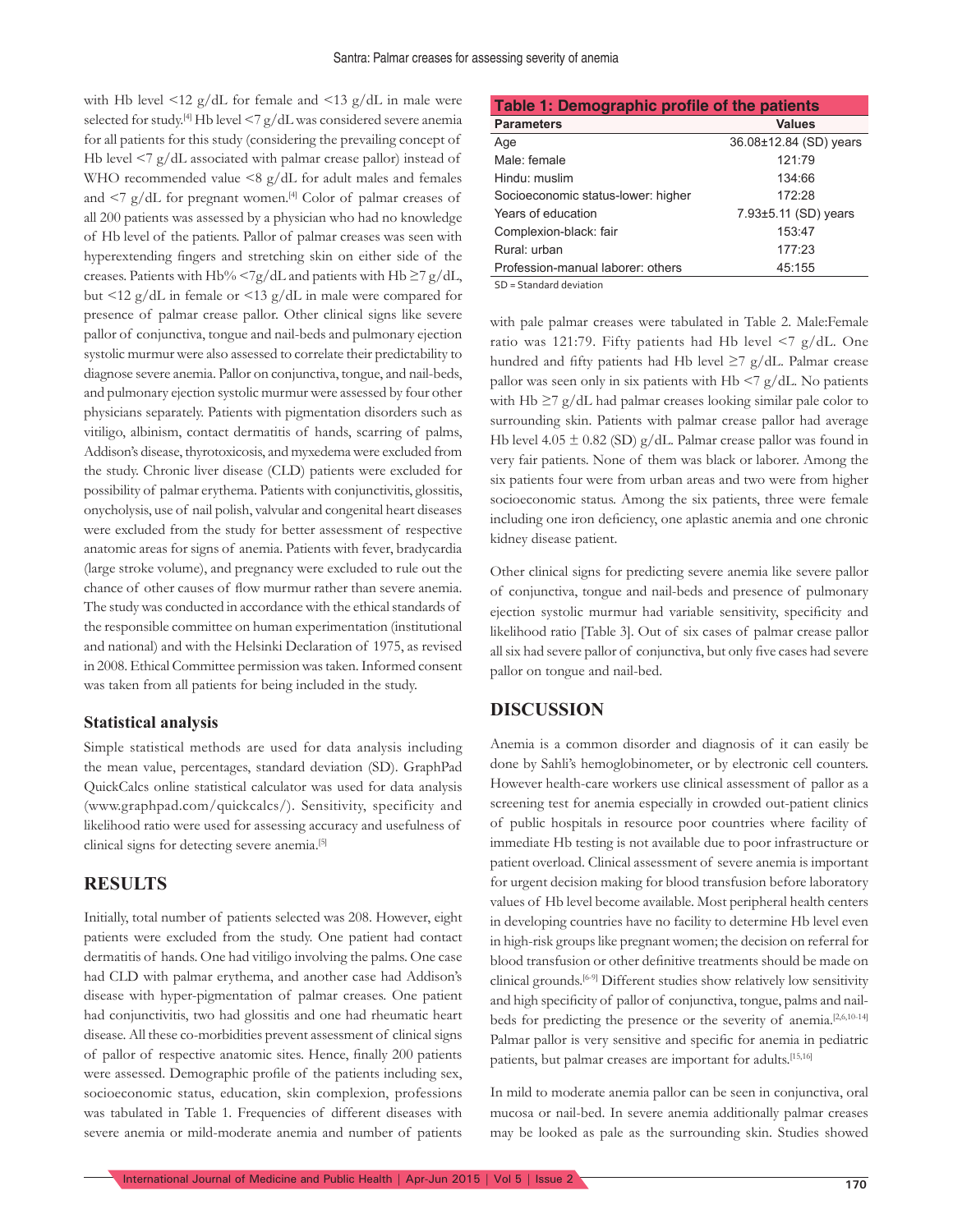| Table 2: Disease frequencies in study patients  |                                               |  |  |  |  |  |  |
|-------------------------------------------------|-----------------------------------------------|--|--|--|--|--|--|
| Number of patients ( $n = 200$ )                |                                               |  |  |  |  |  |  |
| Mild-moderate anemia<br>(Hb ≥7 g/dL); $n = 150$ | Patients with pale palmar<br>creases; $n = 6$ |  |  |  |  |  |  |
| 12                                              |                                               |  |  |  |  |  |  |
| 68                                              | 1 (female)                                    |  |  |  |  |  |  |
| 10                                              | $2(1$ female: 1 male)                         |  |  |  |  |  |  |
| 12                                              | 2 (1 female: 1 male)                          |  |  |  |  |  |  |
| 32                                              |                                               |  |  |  |  |  |  |
| 4                                               | $1$ (male)                                    |  |  |  |  |  |  |
| 4                                               |                                               |  |  |  |  |  |  |
| 2                                               |                                               |  |  |  |  |  |  |
| 3                                               |                                               |  |  |  |  |  |  |
| 3                                               |                                               |  |  |  |  |  |  |
|                                                 |                                               |  |  |  |  |  |  |

CKD = Chronic kidney disease, Hb = Hemoglobin

| Table 3: Sensitivity, specificity and likelihood ratio of clinical signs for severe anemia |                                     |                                      |                                                |                                                |                                                                       |  |  |
|--------------------------------------------------------------------------------------------|-------------------------------------|--------------------------------------|------------------------------------------------|------------------------------------------------|-----------------------------------------------------------------------|--|--|
| Anatomical sites and findings                                                              | <b>Severe</b><br>anemia<br>$n = 50$ | Mild/moderate<br>anemia<br>$n = 150$ | <b>Sensitivity</b><br>for severe<br>anemia (%) | <b>Specificity</b><br>for severe<br>anemia (%) | <b>Positive likelihood</b><br>ratio = Sensitivity/<br>(1-specificity) |  |  |
| Palmar creases pallor                                                                      | 6                                   | 0                                    | 12                                             | $100*$                                         | >1200                                                                 |  |  |
| Conjunctiva-severe pallor                                                                  | 42                                  | 6                                    | 84                                             | 96                                             | 21                                                                    |  |  |
| Tongue-severe pallor                                                                       | 44                                  | 10                                   | 88                                             | 93.33                                          | 13.19                                                                 |  |  |
| Nail bed-severe pallor                                                                     | 36                                  | 6                                    | 72                                             | 96                                             | 18                                                                    |  |  |
| Multiple sites-Severe pallor of any<br>one site                                            | 48                                  | 15                                   | 96                                             | 90                                             | 9.6                                                                   |  |  |
| Pulmonary ejection systolic murmur                                                         | 10                                  |                                      | 20                                             | 98.67                                          | 15.038                                                                |  |  |

\*For calculating likelihood ratio specifi city of 99.99% is used instead of 100%. Specifi city of 100% is not supported by online statistical calculator

significant correlation between Hb concentration and color tint of conjunctiva, nail-beds, oral mucosa and palmar creases and so presence and degree of anemia can be estimated.<sup>[3]</sup> However, absence of pallor of above anatomic sites does not rule out anemia.[2] Conjunctivitis, glossitis or dermatitis of hands may be misleading in clinical assessment of pallor.

Creases in palms normally are of deep color compared to surrounding skin due to wrinkling of skin. Pigmentation of creases is seen in Addison's disease, but hyper-pigmentation may also be normal in Asians and blacks and manual laborers. Sensitivity of palmar crease color to assess Hb level  $\leq$  g/dL by looking its similarity to surrounding skin is only 12% in our study. Palmar crease pallor is specific as it is never present in absence of severe anemia in our study. Sensitivity of pallor of palmar creases to detect severe anemia increases as the Hb concentration decreases. In our study, pale palmar creases were seen only in nonpigmented very fare patients. Hence in Indian perspective where people are darker in complexion than western countries, the value of assessing the palmar crease color to assess the severity of anemia is less. However when it is present, it will provide clinically a better assumption of Hb level. Similarly in a study lower sensitivity of palmar than conjunctival pallor was seen in Bangladesh due to increased palmar pigmentation.[17]

One study revealed that true-positive rates (sensitivities) of anemia were highest for pallor at the conjunctiva, face or palms and truenegative rates (specificities) for anemia were best for palmar creases.<sup>[2]</sup> Palmar creases were of no value in assessing the absence of anemia.<sup>[2]</sup> A separate study suggested tongue pallor for ruling in severe anemia instead of palmar crease pallor.[18] The results were quite similar to our study as our study suggested that absence of palmar crease pallor does not rule out severe anemia and severe tongue pallor has highest sensitivity for severe anemia (88%). Another study revealed that different pallor sites including conjunctiva, nail-bed and palm were equally useful for detecting severe anemia, however palmar creases were not mentioned specifically.<sup>[19]</sup> In one study even in patients with the lowest Hb concentrations, the posttest probability of any pallor to detect anemia did not exceed 75%, because patients judged severely pale did not necessarily have severe anemia.[11] The relative performance of different anatomical sites was not consistent among the studies. Assessment of severe pallor on multiple anatomical sites improves the chance of detection of severe anemia. Because of its very low cost, feasibility and minimum time consumption, several anatomical sites may be assessed to maximize sensitivity.<sup>[14,20]</sup> However, specificity and positive likelihood ratio is less with assessment of multiple anatomical sites.

Despite the traditional belief of palmar crease pallor supporting the clinical assessment of grade of anemia, our study revealed that color of the creases of palms is a poorly sensitive indicator of the severity of anemia. In severely anemic patients its sensitivity is only 12% but specificity is 100% and positive likelihood ratio is  $>$ 1200. Physical diagnosis of absence of palmar crease pallor is not sufficient